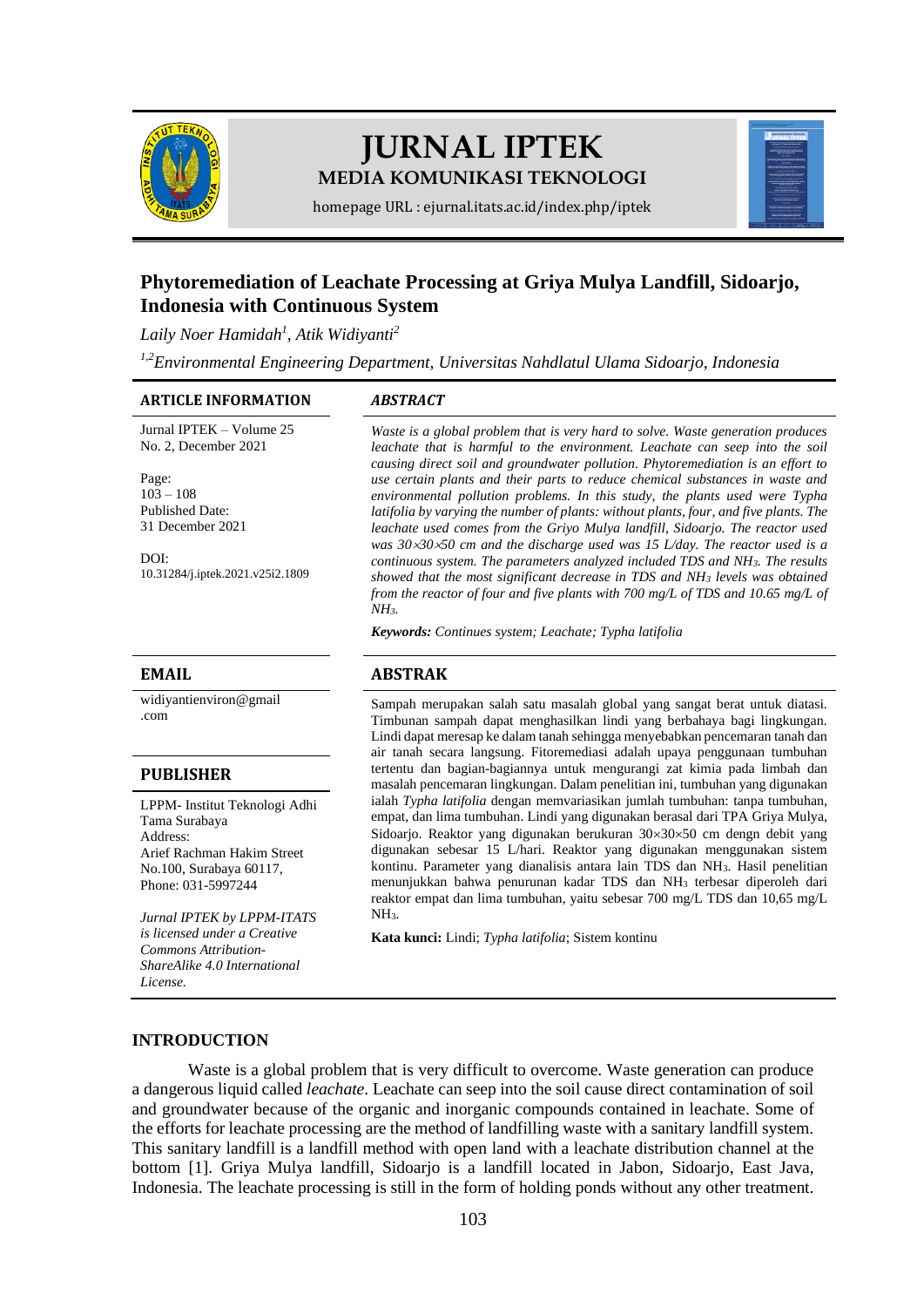Based on the preliminary test results, the concentrations of COD and BOD in Griya Mulya landfill leachate were 4,620 mg/L and 2,864 mg/L, respectively. So it needs to be processed better.

In addition to the sanitary landfill method, leachate processing methods can be in the form of phytoremediation methods. Phytoremediation uses certain plants to reduce chemicals in waste, both in-situ and ex-situ. Phytoremediation is influenced by the ability of plants to stimulate biodegradation activity by microbes associated with roots (phytostimulation), immobilization of contaminants in the soil by root exudates (phytostabilization), and the ability of plants to degrade contaminants (phytodegradation) [2].

*Typha latifolia* is a plant that usually lives in wetlands and can reduce chromium heavy metal levels in the soil [3]. Based on previous research, *Typha latifolia* was able to reduce the heavy metal content of Cd up to 59.05% [4], and able to reduce BOD concentration by 64.8% [5]. Based on Widiyanti research, the frequency of plants can affect the ratio of BOD/COD and C/N. The reactor with a density of 14 plants/0.12 m<sup>2</sup> produces the best BOD/COD ratio compared to 12 plants/0.12  $m<sup>2</sup>$  in leachate treatment which has 330 mg/L COD [6]. Therefore, this study will examine the effect of *Typha latifolia* to reduce levels of TDS and NH<sup>3</sup> in the leachate of Griya Mulya landfill, Sidoarjo.

# **LITERATURE REVIEW**

#### **Leachate**

Leachate is a liquid that seeps through piles of garbage carrying dissolved or suspended matter, especially the results of the decomposition process of waste material. Leachate is a liquid produced by heaps of organic and inorganic waste [7]. Leachate can seep into the soil, which can cause direct contamination of soil and groundwater. There are various kinds of organic and inorganic chemical compounds in leachate and some pathogens.

Each landfill has different leachate characteristics depending on the processes in the landfill, including physical, chemical, and biological processes. Al-Wabel conducted a study on the characteristics of leachate at a landfill in the city of Riyadh, Saudi Arabia found that the leachate at that location contains Chemical Oxygen Demand (COD), Biological Oxygen Demand (BOD), Electrical Conductivity (EC), and Total Suspended Solid (TSS) with high concentration but low pH value. In addition, leachate in the Riyadh City landfill contains Fe, Mn, Mo, Ni, Cr, Zn, and Cu [8].

According to Kurniawan, leachate characteristics are influenced by the age of the landfill. The leachate characteristics are presented in the Table 1 [9]:

#### **Phytoremediation**

Phytoremediation is an effort to use plants and their parts for waste decontamination and environmental pollution problems, either ex-situ using artificial ponds or reactors or in-situ or directly in the field on soil or areas contaminated with waste. Phytoremediation is also defined as the absorption of pollutants mediated by plants, including trees, grasses, and aquatic plants. Washing can mean the destruction, inactivation, or immobilization of pollutants to a harmless form. The results of this study were supported by Fao, who showed that the concentration of zinc (Zn) in the soil with certain levels showed the effect of growth on *Typha latifolia* [2].

Several phytoremediation methods have been used commercially and are still in the research stage, namely methods based on the ability to accumulate contaminants (phytoextraction) or on the ability to absorb and transpire water from the soil (creation of hydraulic barriers). The ability of roots to absorb contaminants in the tissue (phytotransformation) is also used in phytoremediation strategies.

| <b>Parameter</b>     | <b>Value</b>          |
|----------------------|-----------------------|
| <b>BOD</b>           | $4,000-13,000$ mg/L   |
| COD                  | $6,000 - 60,000$ mg/L |
| $NH_4^+$ -N          | $2,000 - 5,000$ mg/L  |
| <b>BOD/COD Ratio</b> | $0.4 - 0.7$           |

Table 1. Leachate characteristic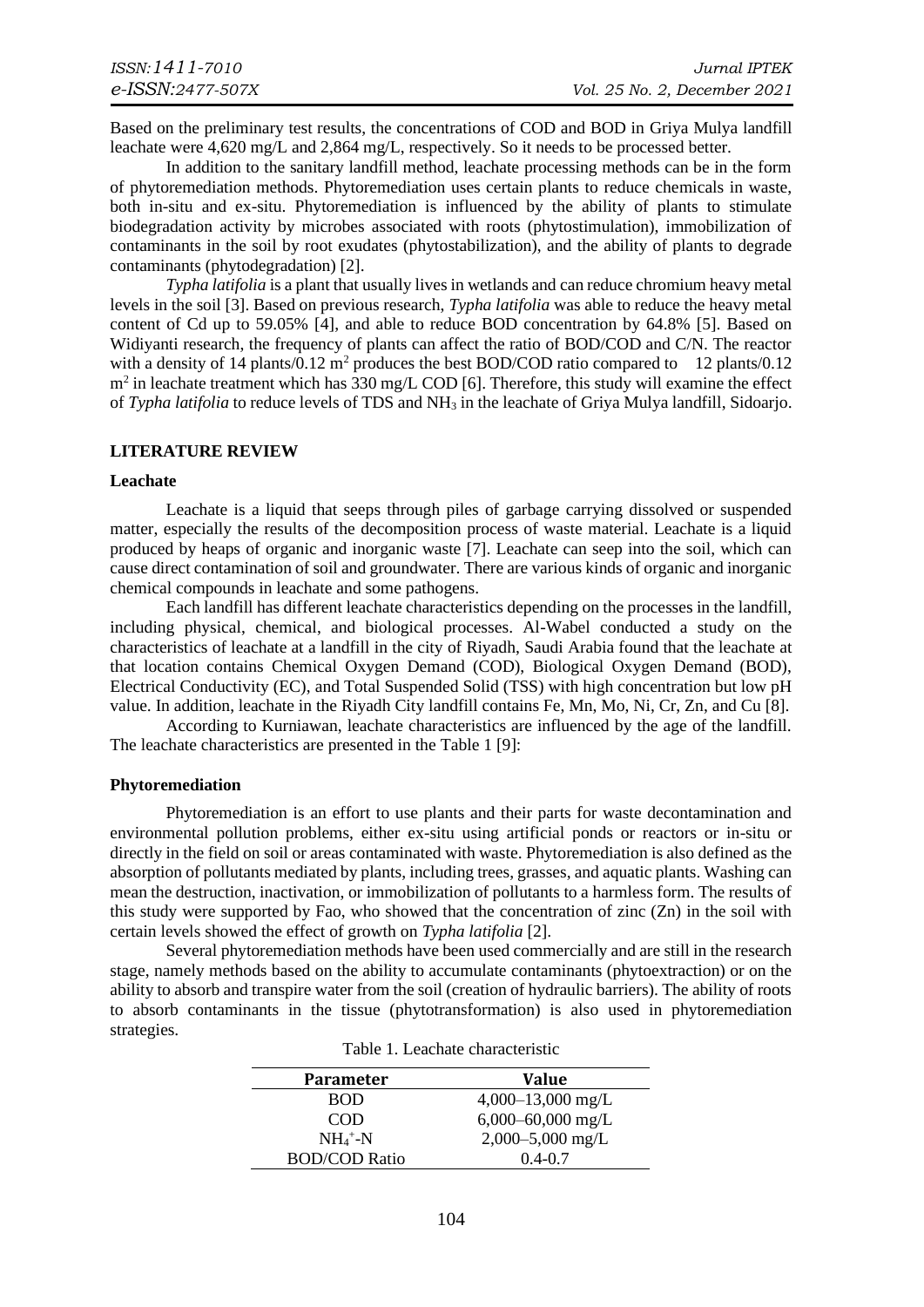Phytoremediation is also based on the ability of plants to stimulate biodegradation activity by rootassociated microbes (phytostimulation) and the immobilization of contaminants in the soil by exudates from roots (phytostabilization) as well as the ability of plants to absorb metals from the soil in large quantities and are economically used for remediation problem soil (phytomining).

# *Typha latifolia*

*Typha latifolia* is an aquatic plant with many benefits as a countermeasure for liquid waste pollution, as shown in Figure 1. *Typha latifolia* belongs to the family of *Typhaceace (Cattails),* which is an upright rhizomatous plant and is a perennial plant. The broadly branched rhizome produces aerial shoots and grows to a shallow depth in the horizontal direction; the leaves are basal thin, erect, linearly flat, and  $4-12$  mm long when fresh and  $3-8$  mm dry. The large, brown spike-like flowers are cylindrical 15–50 cm long that blend into the plant and can produce up to 200,000 seedlings with a high percentage of viability.

*Typha latifolia* has a higher nitrogen reduction ability if the two plants are carried out in a single plant system because the mixed plant is antagonistic. Propagation is assisted by the wind because the flowers produced are monoecious. *Typha latifolia* is known to absorb metals. The soil becomes fertile again because plant roots secrete organic acids that can increase the soil's chemical, physical, and biological fertility. *Typha latifolia* reduced the concentration of COD, BOD, and TSS. *Typha latifolia* can absorb heavy metal Cd from its environment, namely contaminated soil planting media. In this case, there is a decrease in Cd heavy metal levels in the planting media, the soil used [10].

# **METHOD**

The method used in this study was arranged in two stages: the acclimatization activity of the *Typha latifolia* plant and phytoremediation test.

# **Plant Acclimatization**

Acclimatization was carried out by taking plants from nature and then replanting them in an acclimatization reactor with a volume of 40 L. Plants were observed for seven days.

# **Phytoremediation Test**

The research method to be carried out is the phytoremediation method using *Typha latifolia*  plants by varying the number of plants. The variations used were no plants, four plants, and five plants. So, there were three reactors. The phytoremediation reactor has dimensions of  $30\times30\times50$  cm, and the flow rate used is  $15$  L/day. The reactor consists of a reservoir reactor,  $\qquad a$  discharge control tank, a phytoremediation reactor, and an effluent tank (Figure 2). The media used in the three reactors were gravel, sand, and soil, each with a thickness of 10 cm.



Figure 1. *Typha latifolia*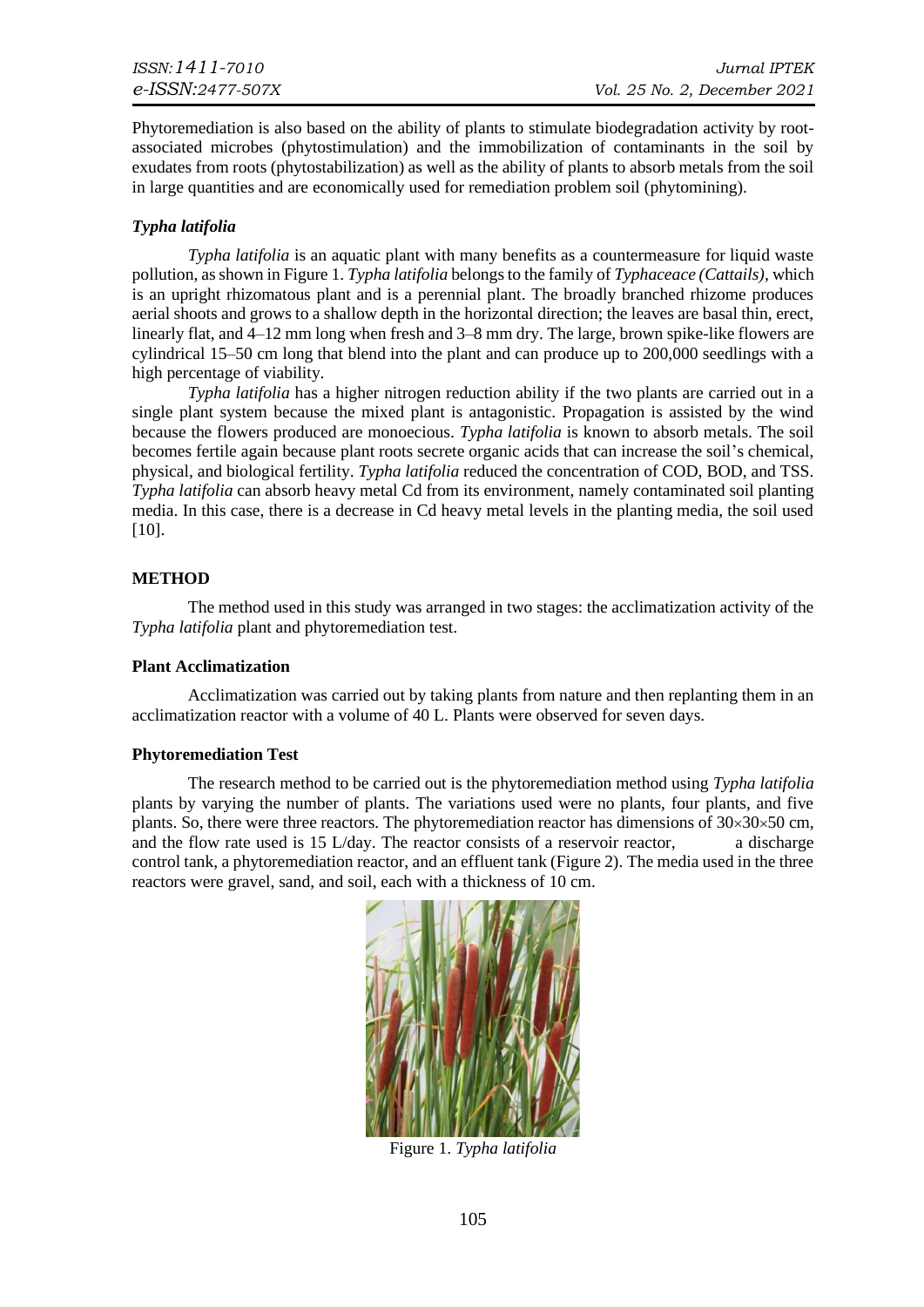

Figure 2. Reactor



Figure 3. Leachate Reservoir Reactor

Leachate of Griya Mulya landfill, Sidoarjo was taken from the leachate reservoir in the landfill (Figure 3). The leachate is taken using a jerry can and then put into the reservoir reactor. Parameter analysis was carried out every day until the fourth day. TDS analysis was carried out using a TDS meter, while NH<sup>3</sup> analysis was carried out using the spectrophotometer method.

The data obtained will be presented in the form of tables and graphs. Then the discussion is done by evaluating, describing, and investigating the results that have been obtained by comparing previous research.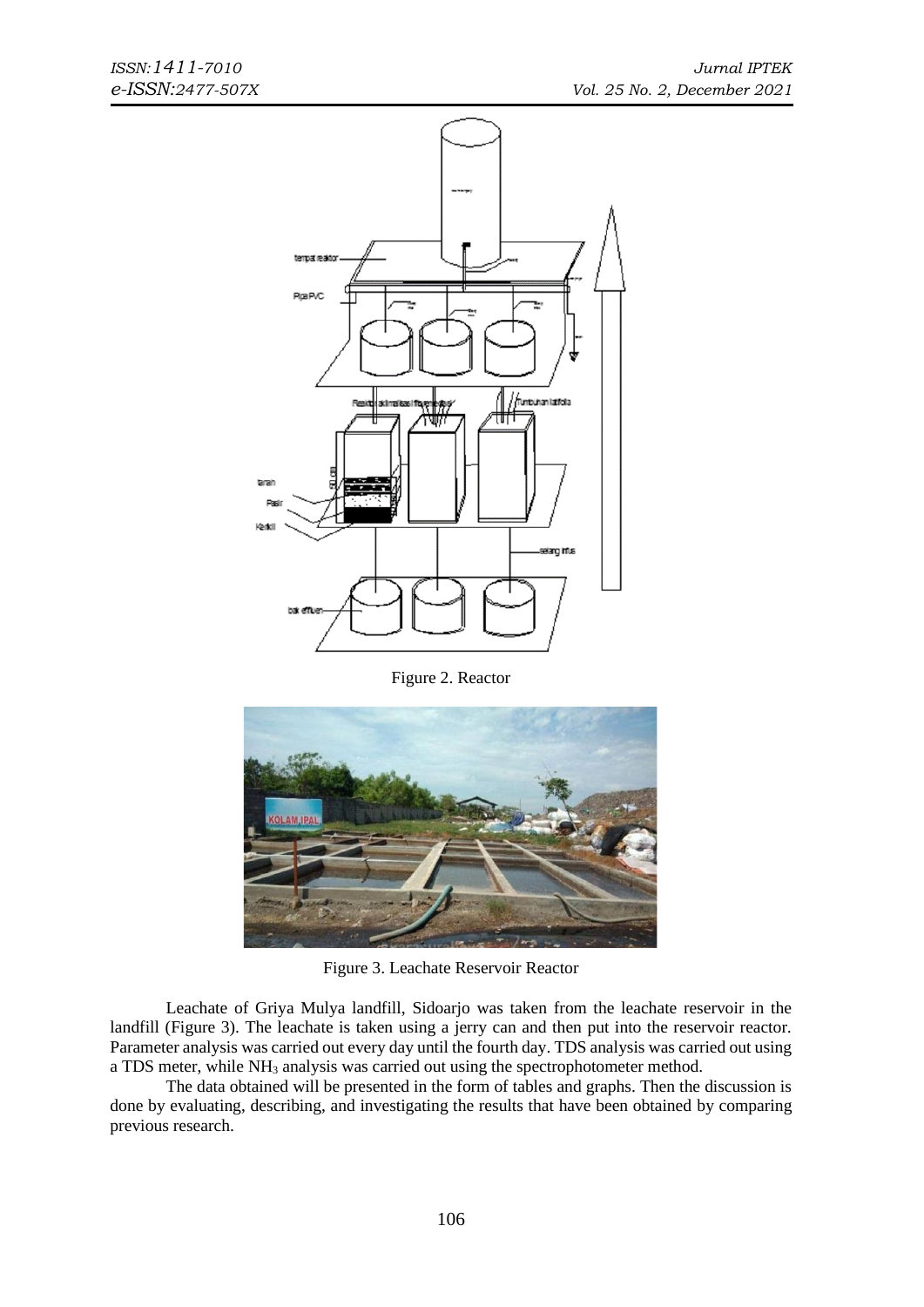|                  |                       | TDS Concentration (mg/L) |          |
|------------------|-----------------------|--------------------------|----------|
| Day <i>n</i> -th | <b>Without Plants</b> | 4 Plants                 | 5 Plants |
|                  | 979                   | 704                      | 885      |
|                  | 944                   | 700                      | 857      |
|                  | 704                   | 703                      | 700      |
| 4                | 713                   | 710                      | 704      |

|  |  |  | Table 2. Result of TDS Analysis |
|--|--|--|---------------------------------|
|--|--|--|---------------------------------|

|  | Table 3. Result of NH <sub>3</sub> Analysis |  |
|--|---------------------------------------------|--|
|--|---------------------------------------------|--|

| Day <i>n</i> -th |                       | $NH3$ Concentration (mg/L) |          |
|------------------|-----------------------|----------------------------|----------|
|                  | <b>Without Plants</b> | 4 Plants                   | 5 Plants |
|                  | 17,30                 | 16,30                      | 12,40    |
| っ<br>∸           | 12,00                 | 12,70                      | 13,14    |
|                  | 33,12                 | 15,75                      | 10,65    |
| 4                | 45,50                 | 20,55                      | 15,70    |

# **RESULTS AND DISCUSSION**

This study used a continent system and planting media, namely gravel, compost, and soil. Each medium is inserted into the reactor to a height of 10 cm so that the total height of the media is 30 cm. In the first reactor, four plants were planted, in the second reactor, five plants were planted, and the third reactor was without plants. The variation in the number of plants aims to obtain the best effluent quality for leachate processing.

# **Effect of Plant Number on TDS Concentration**

The results showed a decrease in TDS concentration in all three reactors (Table 2). Based on Table 2, it is known that TDS decreased in the reactor without plants, namely on the second and third days; this decrease was possible for the sedimentation process in the reactor. The number of plants influences the concentration of TDS. The best reduction was obtained from the reactor with four plants and five plants which are 700 mg/L. In the reactor, without plants and five plants, the concentration of TDS up to the third day decreased. But there was an increase on the fourth day. Meanwhile, in the reactor with four plants, there was a decrease on the second day and an increase on the third and fourth day.

Based on the table above, it is known that four plants and five plants occurred a decrease on the third day in the reactor. The research of Kustiyaningsih and Irwanto that the treatment with the *Sagittaria lancifolia* plant can reduce the concentration of TDS detergent [9]. In addition, this decrease in TDS concentration may be due to Typha latifolia root activity with waste. Typha latifolia, with a combination of rice fermentation and microbes, can reduce TDS up to 35% in batik wastewater [10].

### **Effect of Plant Number on NH3 Concentration**

Based on the  $NH_3$  analysis table, there was an increase in the  $NH_3$  content from the second to the fourth day in the reactor without plants. The best NH<sub>3</sub> concentration in five plant reactors was obtained, 10.65 mg/L on the third day. Meanwhile, in the reactor without plants, the lowest NH<sup>3</sup> concentration was 12 mg/L on the second day and 12.7 mg/L on the second day for reactors with four plants.

On the second day of the reactor with four plants and the fifth day of the reactor five plants, there was a decrease in NH<sup>3</sup> concentration due to the absorption of *Typha latifolia* roots and the growth and death of microorganisms. Microorganisms use ammonium in leachate for the biosynthesis of new cells. So that the concentration of ammonium in the environment is reduced [13]. Fluctuation of NH<sub>3</sub> can occur due to the release of nitrogen by plants after the decomposition process. According to Irmanto and Suyana, the presence of decomposition causes the solubility of organic matter to be reduced [14].